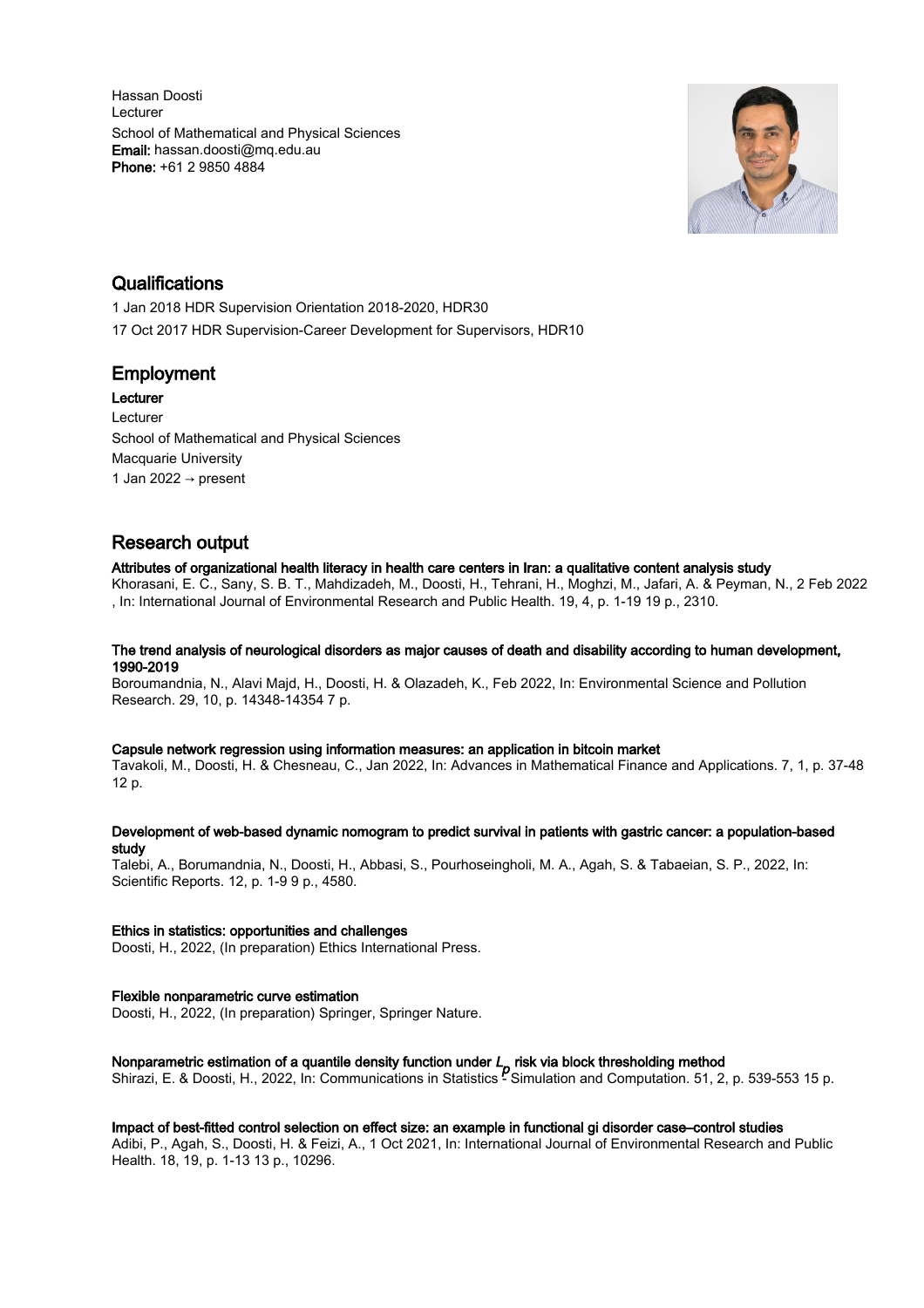#### Nomogram to predict the overall survival of colorectal cancer patients: a multicenter national study

Borumandnia, N., Doosti, H., Jalali, A., Khodakarim, S., Charati, J. Y., Pourhoseingholi, M. A., Talebi, A. & Agah, S., 1 Aug 2021, In: International Journal of Environmental Research and Public Health. 18, 15, p. 1-11 11 p., 7734.

#### The health literacy status and its role in interventions in Iran: a systematic and meta-analysis

Sany, S. B. T., Doosti, H., Mahdizadeh, M., Orooji, A. & Peyman, N., 2 Apr 2021, In: International Journal of Environmental Research and Public Health. 18, 8, p. 1-23 23 p., 4260.

#### An analysis of the areas occupied by vessels in the ocular surface of diabetic patients: an application of a nonparametric tilted additive model

Boroumand, F., Shakeri, M. T., Banaee, T., Pourreza, H. & Doosti, H., 1 Apr 2021, In: International Journal of Environmental Research and Public Health. 18, 7, p. 1-14 14 p., 3735.

#### Tilted nonparametric regression function estimation

Boroumand, F., Shakeri, M. T., Kordzakhia, N., Salehi, M. & Doosti, H., 4 Feb 2021, (Submitted) In: Arxiv.org.

### Bayesian spatial survival analysis of duration to cure among new smear-positive pulmonary tuberculosis (PTB) patients in Iran, during 2011–2018

Nazar, E., Baghishani, H., Doosti, H., Ghavami, V., Aryan, E., Nasehi, M., Sharafi, S., Esmaily, H. & Charati, J. Y., 1 Jan 2021, In: International Journal of Environmental Research and Public Health. 18, 1, p. 1-18 18 p., 54.

## Regularized weighted nonparametric likelihood approach for high-dimension sparse subdistribution hazards model for competing risk data

Tapak, L., Kosorok, M. R., Majid Sadeghifar, M., Hamidi, O., Afshar, S. & Doosti, H., 2021, In: Computational and Mathematical Methods in Medicine. 2021, p. 1-13 13 p., 5169052.

#### Tilted Nadaraya-Watson regression estimator

Shakeri, M. T., Boroumand, F., Doosti, H., Kordzakhia, N. & Salehi, M., 2021, 13th Chaotic Modeling and Simulation International Conference. Skiadas, C. H. & Dimotikalis, Y. (eds.). Cham: Springer, Springer Nature, p. 797-803 7 p. (Springer Proceedings in Complexity).

#### Review of organizational health literacy practice at health care centers: outcomes, barriers and facilitators

Khorasani, E. C., Sany, S. B. T., Tehrani, H., Doosti, H. & Peyman, N., 16 Oct 2020, In: International Journal of Environmental Research and Public Health. 17, 20, p. 1-16 16 p., 7544.

### Survival analysis in gastric cancer: a multicenter study among Iranian patients

Talebi, A., Mohammadnejad, A., Akbari, A., Pourhoseingholi, M. A., Doosti, H., Moghimi-Dehkordi, B., Agah, S. & Bahardoust, M., 13 Jul 2020, In: BMC Surgery. 20, p. 1-8 8 p., 152.

#### Impact of self-efficacy strategies education on self-care behaviors among heart failure patients

Peyman, N., Shahedi, F., Abdollahi, M., Doosti, H. & Zadehahmad, Z., Jan 2020, In: Journal of Tehran University Heart Center. 15, 1, p. 6-11 6 p.

#### Wavelet-based quantile density function estimation under random censorship

Shirazi, E. & Doosti, H., 2020, Statistics for data science and policy analysis. Rahman, A. (ed.). Singapore: Springer, Springer Nature, p. 195-204 10 p.

## Associating of mother's health literacy with sunlight protective behaviors of teenage children: application of social cognitive theory

Peyman, N., Tavakoly Sany, S. B., Nasehnezhad, M., Doosti, H., Chesneau, C. & Ferns, G., 3 Sep 2019, In: International Journal of Health Promotion and Education. 57, 5, p. 274-285 12 p.

## Relationship between serum high sensitivity C-reactive protein with angiographic severity of coronary artery disease and traditional cardiovascular risk factors

Tajfard, M., Tavakoly Sany, S. B., Avan, A., Latiff, L. A., Rahimi, H. R., Moohebati, M., Hasanzadeh, M., Ghazizadeh, H., Esmaeily, H., Doosti, H., Taghipour, A., Ghayour-Mobarhan, M., Ferns, G. A., Emamian, M. & Mutalib, M. S. B. A., Jul 2019, In: Journal of Cellular Physiology. 234, 7, p. 10289-10299 11 p.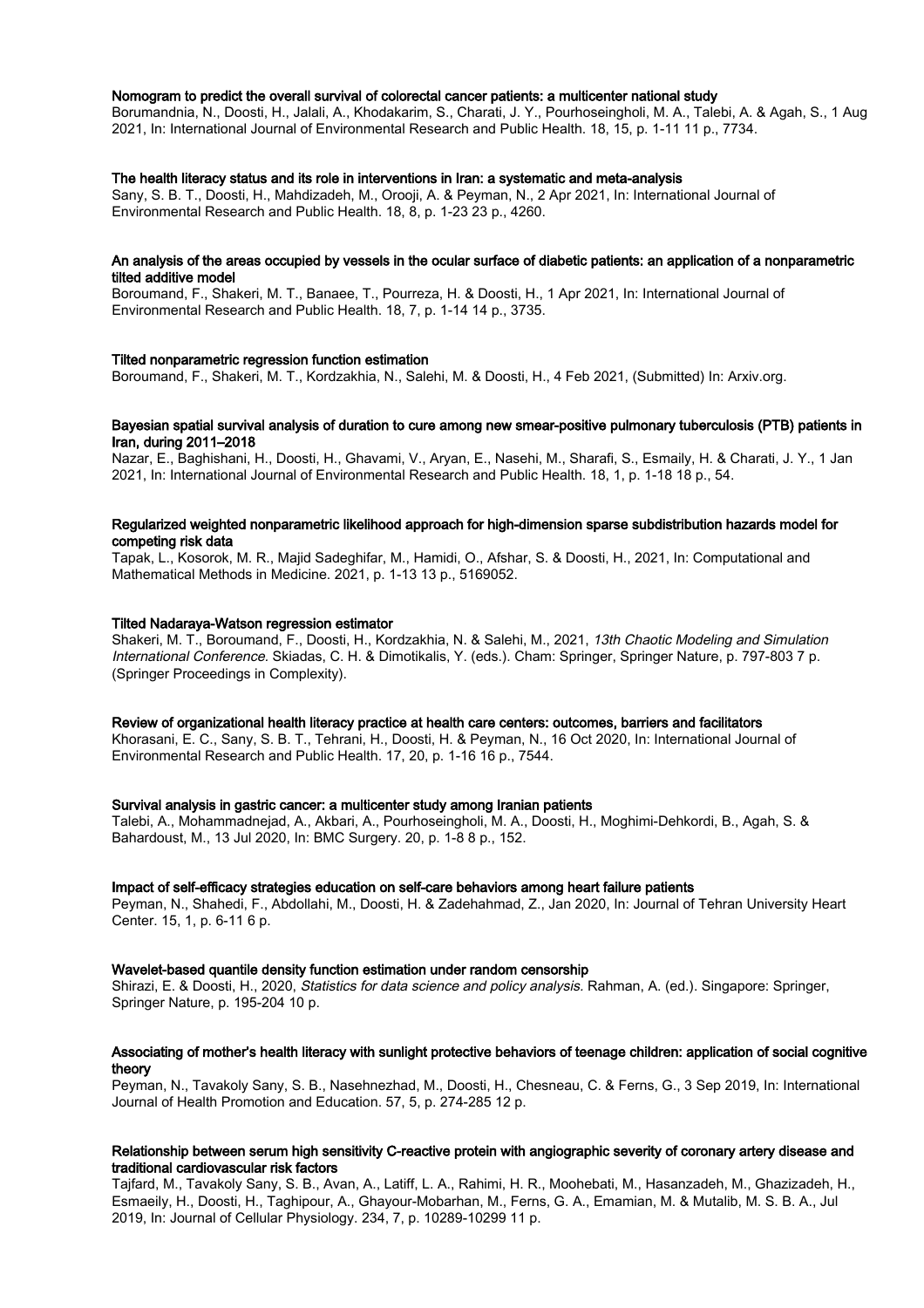#### Effect of educational interventions on health literacy in patients with heart failure

Tavakoly Sany, S. B., Peyman, N., Zadehahmad, Z., Ferns, G. & Doosti, H., 2 Jan 2019, In: International Journal of Health Promotion and Education. 57, 1, p. 23-36 14 p.

#### Adaptive wavelet estimation of a function from an m-dependent process with possibly unbounded m

Chesneau, C., Doosti, H. & Stone, L., 2019, In: Communications in Statistics - Theory and Methods. 48, 5, p. 1123-1135 13 p.

## Are herbal medicines effective in the treatment of ischemic stroke? A systematic review of human-controlled clinical trials

Delshad, E., Doosti, H., Guillemin, G., Naghedi-Baghdar, H., Ayati, Z., Kaboli Farshchi, M., Javan, R. & Yousefi, M., 2019, In: Herbal Medicines Journal . 4, 1, p. 44-54 11 p.

#### Nonparametric tilted density function estimation: a cross-validation criterion

Doosti, H., Hall, P. & Mateu, J., Dec 2018, In: Journal of Statistical Planning and Inference. 197, p. 51-68 18 p.

#### A comparison between decision tree and random forest in determining the risk factors associated with type 2 diabetes

Esmaily, H., Tayefi, M., Doosti, H., Ghayour-Mobarhan, M., Nezami, H. & Amirabadizadeh, A., 2018, In: Journal of Research in Health Sciences. 18, 2, p. 1-7 7 p., e00412.

## Providing an imputation algorithm for missing values of longitudinal data using Cuckoo search algorithm: a case study on cervical dystonia

Golabpour, A., Etminani, K., Doosti, H., Miri, H. H. & Ghanbari, R., Jun 2017, In: Electronic physician. 9, 6, p. 4648-4654 7 p.

#### On a deconvolution problem under competing risks

Chesneau, C., Dewan, I. & Doosti, H., Mar 2017, In: Statistics. 51, 2, p. 331-346 16 p.

## Distribution of different sized ocular surface vessels in diabetics and normal individuals

Banaee, T., Pourreza, H., Doosti, H., Abrishami, M., Ehsaei, A., Basiry, M. & Pourreza, R., 2017, In: Journal of Ophthalmic and Vision Research. 12, 4, p. 361-367 7 p.

#### Factors affecting survival of children with acute lymphoblastic leukemia using competing risks model

Bonakchi, H., Farhangi, H., Esmaily, H., Doosti, H. & Forouzannejhad, M., 2017, In: Journal of Zanjan University of Medical Sciences and Health Services. 25, 110, p. 123-136 14 p.

## A note on the adaptive estimation of a conditional continuous-discrete multivariate density by wavelet methods

Chesneau, C. & Doosti, H., 30 Jun 2016, In: Chinese Journal of Mathematics. 2016, p. 1-8 8 p., 6204874.

#### Making a non-parametric density estimator more attractive, and more accurate, by data perturbation

Doosti, H. & Hall, P., 1 Mar 2016, In: Journal of the Royal Statistical Society. Series B: Statistical Methodology. 78, 2, p. 445-462 18 p.

#### Nonparametric estimation of a quantile density function by wavelet methods

Chesneau, C., Dewan, I. & Doosti, H., 2 Feb 2016, In: Computational Statistics and Data Analysis. 94, p. 161-174 14 p.

## Multivariate wavelet-based density estimation with size-biased data

Shirazi, E. & Doosti, H., 1 Nov 2015, In: Statistical Methodology. 27, p. 12-19 8 p.

## Assessment of risk factors and prognosis in asphyxiated infants

Boskabadi, H., Ashrafzadeh, F., Doosti, H. & Zakerihamidi, M., 1 Aug 2015, In: Iranian Journal of Pediatrics. 25, 4, p. 1-6 6 p., e2006.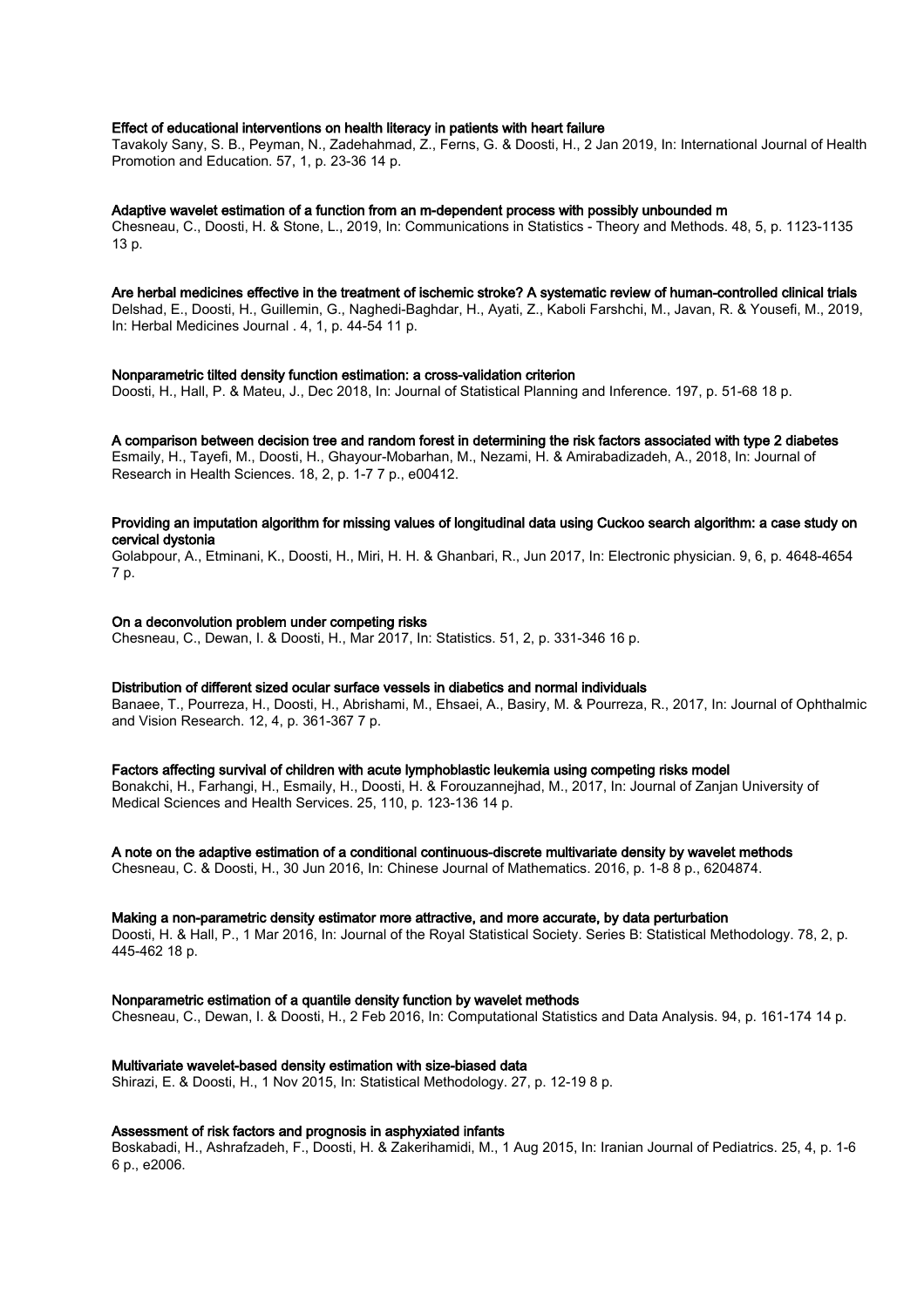#### Adaptive wavelet estimation of a density from mixtures under multiplicative censoring

Chaubey, Y. P., Chesneau, C. & Doosti, H., 2015, In: Statistics. 49, 3, p. 638-659 22 p.

## Nonparametric estimation of a two dimensional continuous-discrete density function by wavelets

Chesneau, C., Dewan, I. & Doosti, H., May 2014, In: Statistical Methodology. 18, p. 64-78 15 p.

## Multiplicative censoring: estimation of a density and its derivatives under the L<sub>P</sub>-risk<br>Althorazately Mu Character C. 8 Dead: U. New 2012, lex Devetet Otatistical Baywe

Abbaszadeh, M., Chesneau, C. & Doosti, H., Nov 2013, In: Revstat Statistical Journal. 11, 3, p. 255-276 22 p.

## Comparison between applicability of the Logit and Probit models to diagnose influencing risk factors of cardiovascular disease in Mashhad

Esmaily, H., Shakeri, M. T., Avazzadeh, Z., Doosti, H. & Mobarhan, M. G., Aug 2013, In: Health scope. 2, 2, p. 67-72 6 p.

#### Nonparametric regression estimates with censored data based on block thresholding method

Shirazi, E., Doosti, H., Niroumand, H. A. & Hosseinioun, N., Jul 2013, In: Journal of Statistical Planning and Inference. 143 , 7, p. 1150-1165 16 p.

#### Wavelet based estimation for the derivative of a density by block thresholding under random censorship

Shirazi, E., Chaubey, Y. P., Doosti, H. & Nirumand, H. A., Jun 2012, In: Journal of the Korean Statistical Society. 41, 2, p. 199-211 13 p.

## Wavelet linear density estimation for associated stratified size-biased sample

Chesneau, C., Dewan, I. & Doosti, H., Jun 2012, In: Journal of Nonparametric Statistics. 24, 2, p. 429-445 17 p.

#### Nonparametric estimation of density under bias and multiplicative censoring via wavelet methods Abbaszadeh, M., Chesneau, C. & Doosti, H., May 2012, In: Statistics and Probability Letters. 82, 5, p. 932-941 10 p.

### Nonparametric estimation of the derivatives of a density by the method of wavelet for mixing sequences

Hosseinioun, N., Doosti, H. & Nirumand, H. A., Feb 2012, In: Statistical Papers. 53, 1, p. 195-203 9 p.

#### Wavelet linear density estimation for a GARCH model under various dependence structures

Chesneau, C. & Doosti, H., 2012, In: Journal of the Iranian Statistical Society. 11, 1, p. 1-21 21 p.

## يكشزپ تاعلاطم رد يلنپ ياه هداد ليلحت

Esmaili, H. O., Hadialijanvand, M., Doosti, H. & Shakeri, M. T., 2012, In: Koomesh. 14, 1, p. 39-46 9 p.

## Nonparametric estimation of a multivariate probability density for mixing sequences by the method of wavelets

Hosseinioun, N., Doosti, H. & Niroumand, H. A., Jul 2011, In: Italian Journal of Pure and Applied Mathematics. 28, p. 31- 40 10 p.

## On minimaxity of block thresholded wavelets under elliptical symmetry

Doosti, H., Iranmanesh, A., Arashi, M. & Tabatabaey, S. M. M., Apr 2011, In: Journal of Statistical Planning and Inference. 141, 4, p. 1526-1534 9 p.

## Standardized percentile curves of body mass index of northeast Iranian children aged 25 to 60 months

Emdadi, M., Safarian, M. & Doosti, H., 2011, In: Iranian Journal of Pediatrics. 21, 1, p. 88-94 7 p.

## Two-dimensional wavelets for nonlinear autoregressive models with an application in dynamical system

Doosti, H., Islam, M. S., Chaubey, Y. P. & Góra, P., Dec 2010, In: Italian Journal of Pure and Applied Mathematics. 27, p. 39-62 24 p.